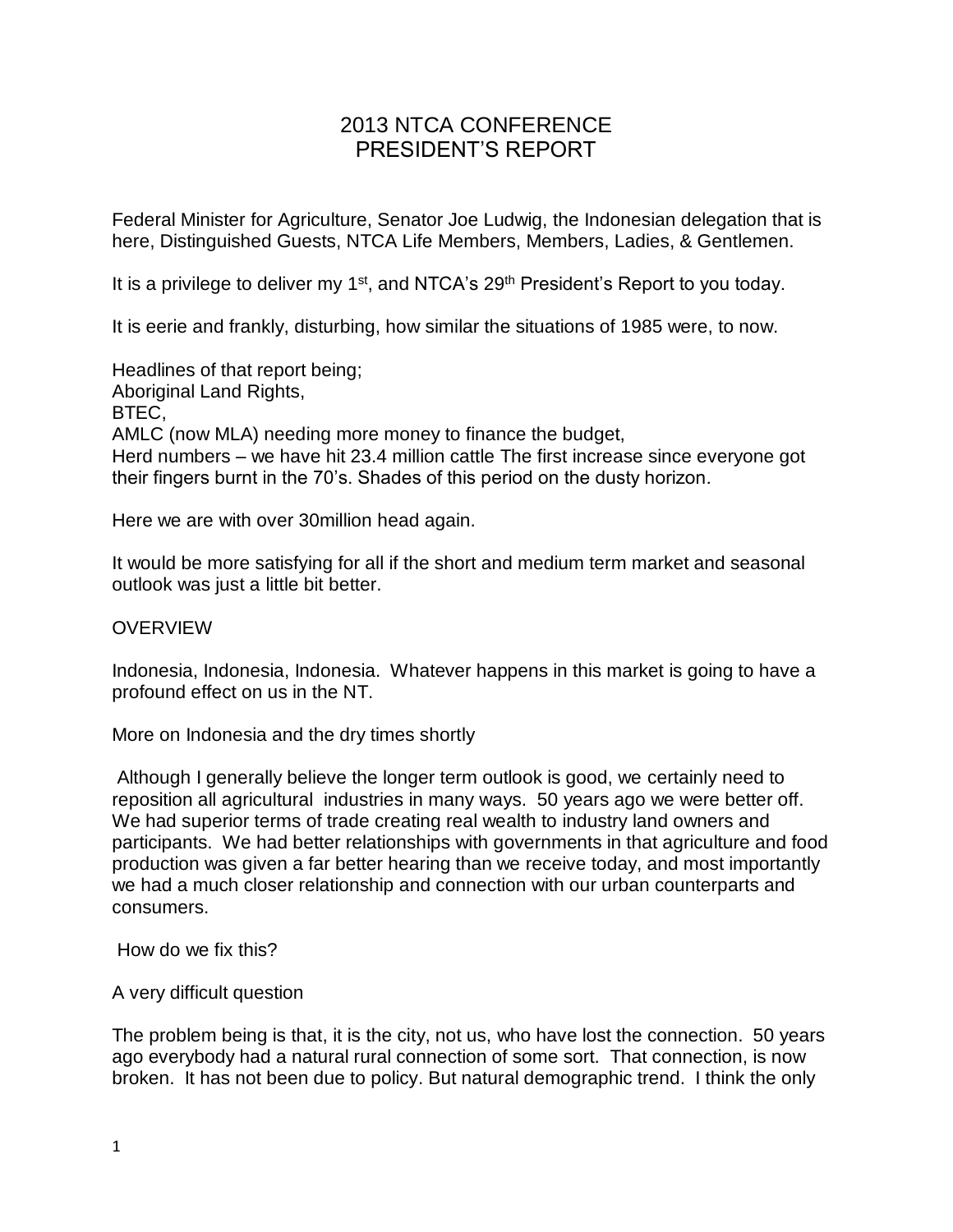way to a real and solid reconnection is through the education curriculum on a National basis. I know the NFF are working on this.

I suspect we will certainly witness the so called "Food Boom" that is around the corner; however, we will need some smart footwork in the next couple of years to participate and see real benefit. Almost all and sundry will need to take a breath and understand that cutting costs in hard times such as these is only a survival strategy and does not auger well with productivity increases and development of domestic and international market positions

To participate in a boom, strategic positioning is required by industry and major players. And with commonsense facilitation by governments.

I fear that as industry is in such a depressed situation, and in many instances, survival mode, we will most certainly miss opportunities that require start up and supply chain investments.

Processors, value adders, traders, and exporters certainly will not pass profits down the chain if they don't need to. With an impending dry time in front of us our leverage is diminished as we have limited options to hold supply back as we are forced to unload.

If however, industry gets together and focuses on a way forward we could get there. By industry I particularly mean the financiers & landowners Governments, Peak Councils, Representative bodies and MLA.

I mention Financiers AND Landowners because ABARE figures now tell us that the LVR on Australian Ag Land is now well above 50% debt. Probably higher in the NT

REPRESENTATIVE BODIES

I now turn to Industry Representative Structures

From an industry & government perspectives, NTCA is certainly performing above its weight. At least we can honestly say we represent 90% of Northern Territory Cattlemen. No State Farmer Organisation comes anywhere near this.

This is an absolute credit to NTCA executives and members over the last 29 years to have established and maintained this position.

Unfortunately, it is becoming more and more obvious that NTCA is going to have to get involved in the restructure of Cattle Council and then probably NFF. We will certainly need members and corporate support. It needs to be done quickly and decisively.

This is an unfortunate situation because, now, almost all other representative bodies are in strife of some sort. And if our membership was at levels of these organisations, we too would be in strife. And unfortunately NTCA is continually forced to participate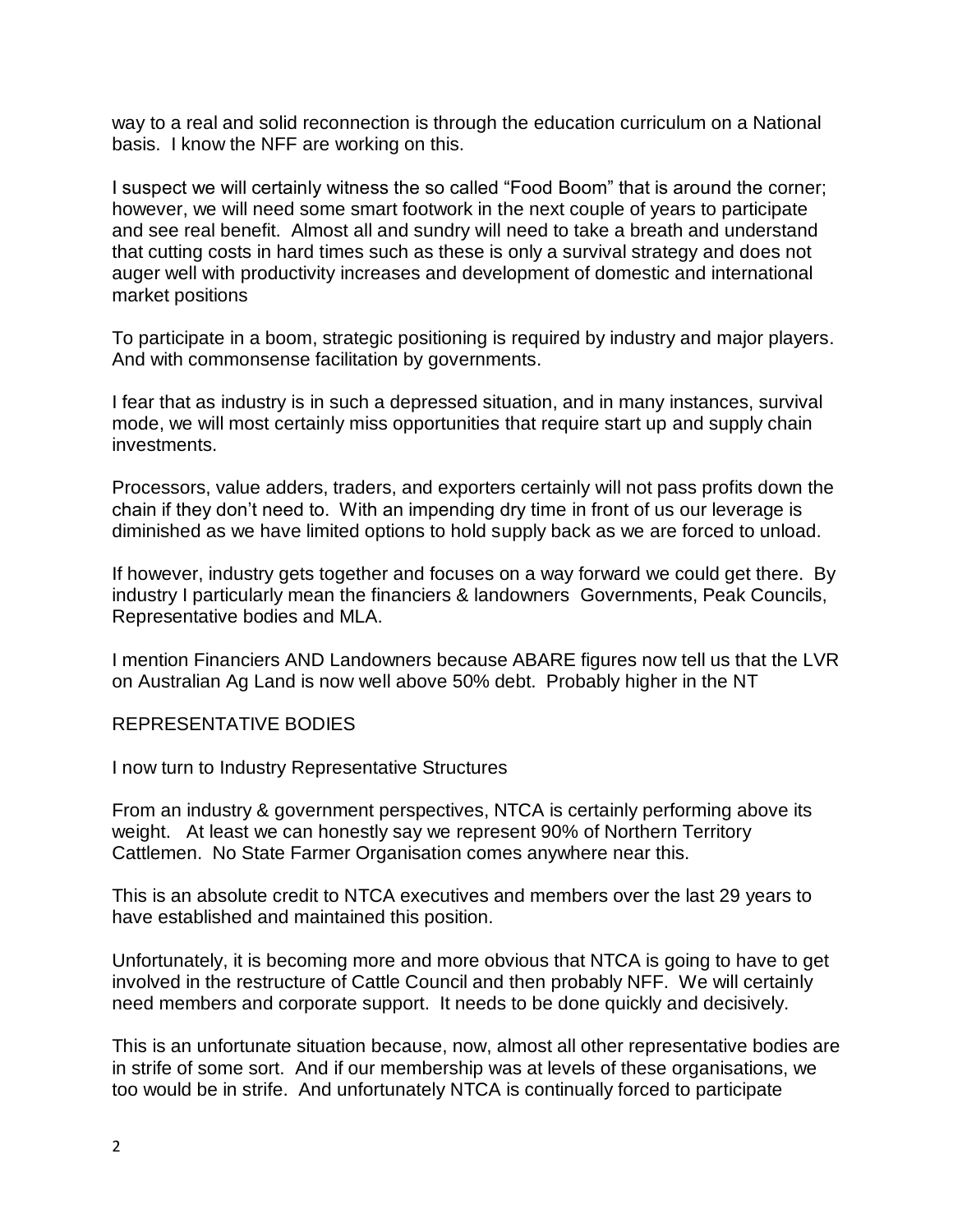outside NT issues. We are a State Farmer Organisation that spends more than our fair share of time, resources, energy, hours etc on National issues because others can't or won't. Often at the cost of the dealing with local issues like member communication, bushfires, wild dogs, local government etc etc. Certainly areas we will be working on this year

The pastoral companies have also made significant contributions to NTCA in many ways over the entire period and we need this to continue. There is, however a rumbling as to value for money spent on membership..Nearly understandable, but a real concern.

I don't believe individual producers or companies can be as effective as large representative organisations on a constant basis. They can and should lobby on specific and incidental issues but not in competition, or off message, with effective industry and organisations.

As an aside here, I take this opportunity to commend AACo on the decision to construct the abattoir in Darwin. A very positive show of faith in the longer term prospects of the industry that will be good for all producers.

We need this sort of commitment from all and sundry where possible.

The representative organisational structure of our industry is now under serious question. Performance of peak bodies and service providers is simply not good enough.

Why? The diminishing connection I just mentioned is the hidden driver of fear. My opinion is also, that these organisations are now under resourced as memberships decline due to lack of performance. Therefore the vortex gets tighter and tighter until the organisation collapses and we have none.

It is a chicken and egg scenario. Declining resources, therefore declining performance, therefore declining membership, and therefore, further declining of resources.

People, are what we are short of primarily I would say due to the lack of Ag related subjects at all curriculum levels

How possibly can good solid, consistent, leadership be developed in this scenario.

As well, I don't know how many members out there have been sponsored by industry into various scholarships etc, but there are far too many slipping through the cracks and not contributing to industry thereafter.

The cycle needs to be broken or our peak bodies Cattle Council of Australia (CCA) and National Farmers Federation (NFF) we will end up like the grains industry Peak Council and collapse. In that situation it took 5 years for another body to emerge, as producers rallied again to get represented. We need to short cut the 5 years if at all possible.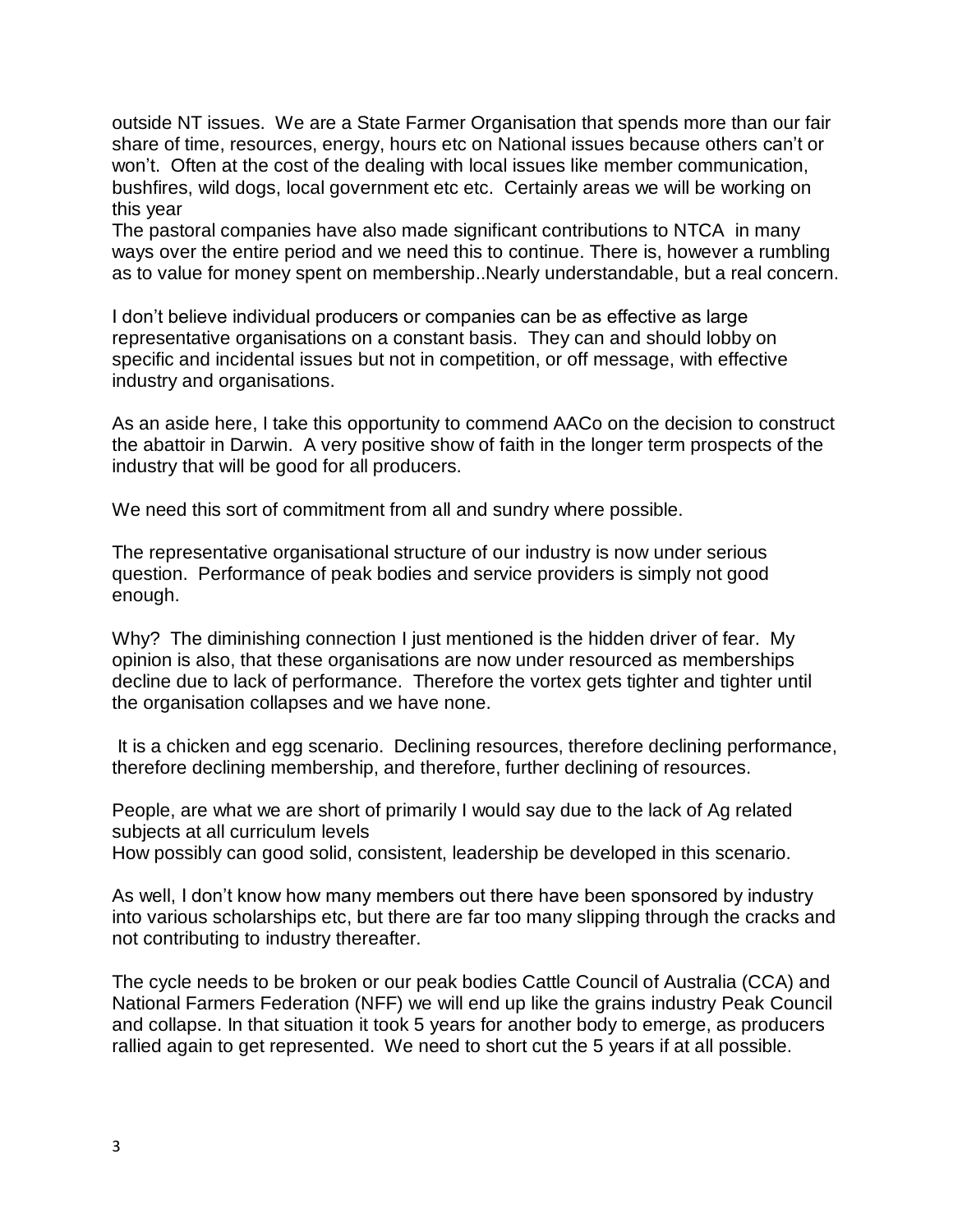CCA is the largest member of NFF and without that membership coming in NFF too could end up collapsing.

The deterioration of these bodies is like a cancer. It started in the State Farmer Organisations (SFOs) several years ago and is now knocking on the door of the Australian agriculture's peak representative body.

I believe we need to try our hardest to fix and adapt what we have rather than unwind, collapse, and rebuild. This will set the industry back so long that it will be difficult to encourage my children to have a go in this space.

#### INDONESIA

If we are smart and with some luck I feel we could see some improvements into this market from the current 230,000 head for 2013. I say this with some trepidation as there is much wiser opinion contrary to this.

At the end of last year a group from NTCA and NTG visited feedlots & abattoirs in Lampung and Jakarta and what we saw was very encouraging.

Obviously, the feedlots are managed very well and have been for a long time, however the slaughtering process under ESCAS with stunning is now massively improved.

It is an absolute credit to the Indonesians on the ground, as to how they have cooperated and embraced the system. It has taken away the risk of injury associated with traditional restraining with leg ropes etc.

ESCAS has certainly delivered terrific outcomes. Animal Welfare management is without question massively improved. The MLA staff on the ground undertaking training of Indonesians and installation of facilities have and continue to do a great job most of the time. There will always be complaints and they need to be better addressed. The challenge now is to get the cost of ESCAS to an affordable level. I have heard it is now over \$100 per head and needs to be closer to \$20 per head. Achievable in my opinion as there is far too much duplication both here and there from AQIS, DAFF, documentation and audit perspectives. Currently this expense is affordable as the profit at the importer/ feeder sector has this well covered. When the market recovers and profit margins shrink as supply comes on a \$100 cost will become a real issue..

As we move into the "permanent ESCAS" Indonesian market we need to ensure the correct approach is taken. As anybody with any Indonesia experience knows, it is a very complex and forever changing region. I have been there a few times and a lot less than many, and to me it seems the more I go there the more I understand what I don't know.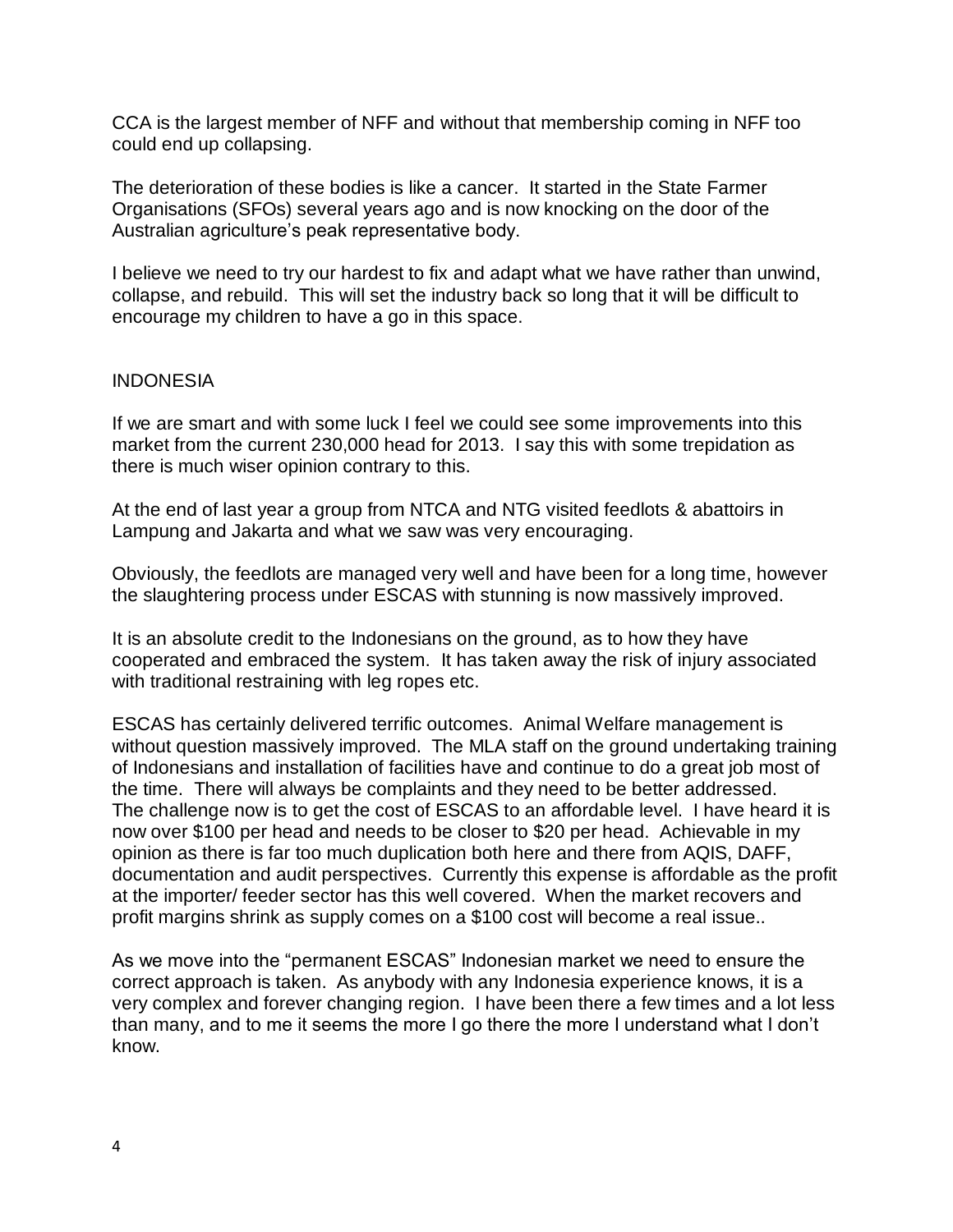Indonesian logic is not always the same as ours, and Australian's is not the same as theirs. We need to understand this. We are in their country. They are the customer.

Visitors into the Indonesian market need to be "on song" as such. This does not matter whether you are a cattle producer, exporter, organisation rep or State or Federal Politician.

Politicians visiting Indonesia beating their political drum, given what occurred with the shut down, need to be very careful. If they are talking about livex then they should be talking to industry representatives first, and actually listening and taking notice of them. The focus needs to be on building relationships for a sustainable future. As most of you would know beef and cattle prices in Indonesia are at all time highs. Beef at 100,000 rupiah per kg or \$10. 90cl grinding beef prices in Australia are around \$4-5.

This has also pulled the price of chicken, fish, and other foods up with it, and there is a lot of pressure bearing from consumers at the moment.

This pressure and considering some scandals around the issuance of permits and arrests of some officials it would not surprise me that we may have now seen the lowest level of permits. If we are smart, respectful, and nobody stuffs anything up I think before the end of this year we may see demand above 230,000 head. And more into 2014.

We all need to remember what the President of Indonesia said when he was in Darwin last year. He made it clear they expect investment into that market so we can expect some strategic intent and demands from their part.

#### INFRASTRUCTURE, LAND USE AND TENURE

In order to ensure we lock in the required investment to get North Australia moving again we need to have very strong relationships with governments, traditional owners, and the voting population. Effective peak bodies are essential to this dialogue.

The current government and opposition have made a hell of a lot of representations in regards to getting northern Australia firing from an infrastructure perspective. Not much happening, other than the Ord Stage 2 that I can see. And even that is still a bit subjective. However, an improvement on the last 10 years!

Remembering that something like over 85% of the representative seats in the federal parliament are south of a line drawn from just north of Brisbane to just north of Perth, we certainly have some strong competition for funds from a broke government.

Not only do these projects need funding, but land tenure and native title need to be dealt with effectively.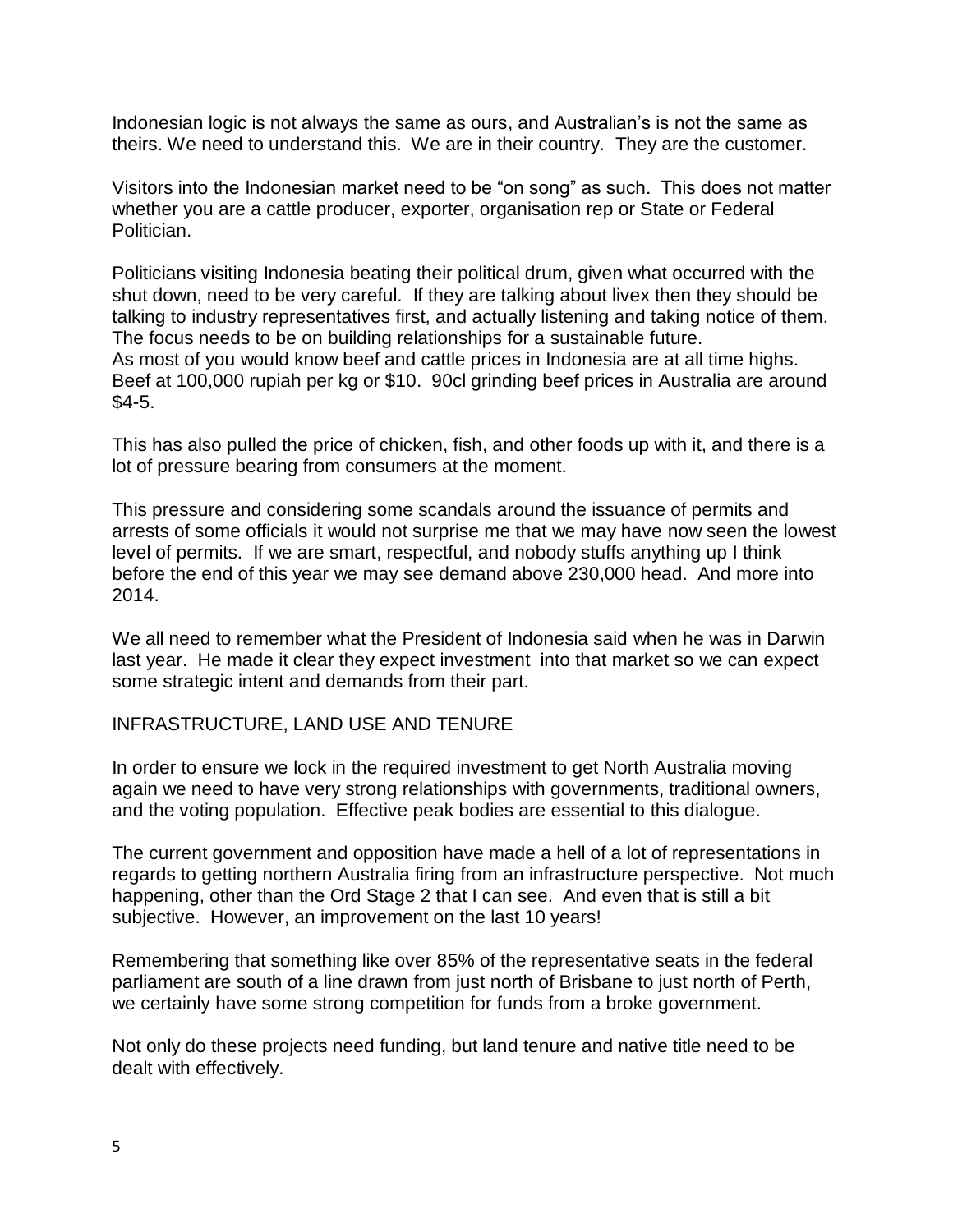All is possible where there is desire and belief in like minded parties. Public assets like the wharf in Darwin may need to be privatised for example. Some imagination and "thinking outside the square" will certainly be needed.

Last year Luke & I met with members of the oppositions North Australia Strategy, based around developing dams to provide for irrigation infrastructures. 100,000 ha was the agreed area to provide the scale needed to be competitive. That is fine, but nobody had thought about the 20,000 tonnes of fertiliser that will be needed every year. And the logistics over the wharf needed to get this in or the produce or extra cattle out because of it. The wharf in Darwin is and will be a major constraint without significant expenditure.

Right now it is cheaper to get a container of hay from the Douglas Daly to Japan via Adelaide than Darwin. Shipping being \$2,400 cheaper, & Port and Bunker Adjustment Fees over \$200 cheaper. Total \$2,600 per container.

As northern Australia is developed as it should be, we need to ensure that it is done properly and not in a half arsed manner like many public projects. Reason being there will be no public support for infrastructure provided to a few at the cost of the majority

#### NORTHERN MEATWORKS

It is a pleasure to report that construction has commenced. I assume all is still on target for a September startup for trials etc and that into 2014 we can expect some real activity.

The lack of real options for non Indonesian Feeder cattle and cast for age breeders was bought to the fore in 2010 when Indonesia imposed the 350kg weight restrictions. At least the current "market limbo" we sit in waiting for heavy cattle orders will have a base to it.

The construction of this meatworks augers well into the Northern Australia infrastructure program. Once again the wharf and roads are critical to it's competitiveness and we all need to lobby governments to support it far better than thus far.

Congratulations to AACo for seizing the opportunity and persevering through what has been a very testing period for industry. No doubt a difficult project in a difficult program. We all wish you the best of luck for a long and successful business. I would say don't make too much money or the competition will come. Look after your producer suppliers.

## NATIVE TITLE

The decision by the federal attorney general to discontinue native title respondent funding for pastoralists is one of those which beggers belief. A decision which makes no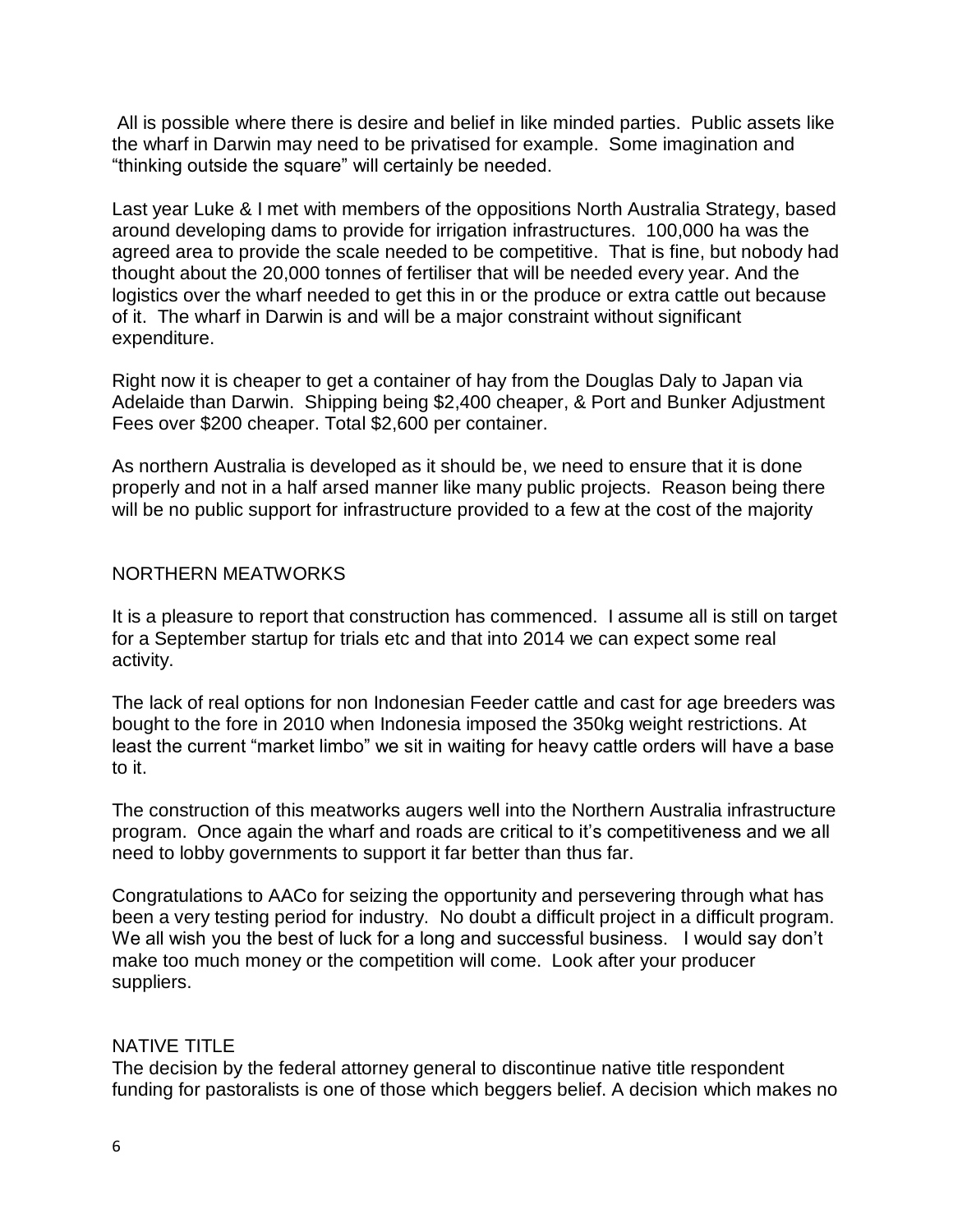sense, seems devoid of common sense and ignores the good will and progress made in recent years. Land councils have even come out and called for reinstatement of our funding, a figure of \$2.5m over 2-3 years for the Kimberley, NT and Qld. Maybe a few more words here

## CLIMATE

At the time of writing it looks like the good times of the last few years are over, and the dry could be back.

Almost all areas of the top end have had record minimum monthly rains for January and February. At least in the top end a light wet can be better than the average providing the finish and start of the next one are not too far apart. To that end more is certainly needed.

The VRD and Barkly are well down on averages and plenty of cattle are being moved off as we speak.

Areas of Alice Springs have had as little as 4 inches over the last 18 months I have heard. I am sure there are some with less as well.

With what is now an almost nonexistent Drought Policy of the Federal Government's, I cannot see there will be any joy in terms of rebates and subsidies etc this year.

Or for better words "Assistance & Contribution" to maintain industry and communities, as well as individual businesses

## CARBON CREDITS

The story goes on and on. Irrespective of what Government's system is in place the market price applied to Carbon Credits in 2015 will determine the size and success of the business.

Methodologies are being developed and approved. Savannah burning (for abatement) in the Top End works, and money will flow back into those new programs during 2013. Retrospective to beginning of 2010, At \$23 per tonne it is good business. At potentially \$10 or less, nowhere near as good.

As far as methodologies in the lower rainfall areas for sequestration go I don't believe there is any more scientific evidence supporting this than of a couple of years ago.

An abatement & sequestration assessment on camels, wild dogs, horses & cattle, pigs, and buffalo as part of a culling program would be interesting.

As well, from a biosecurity perspective.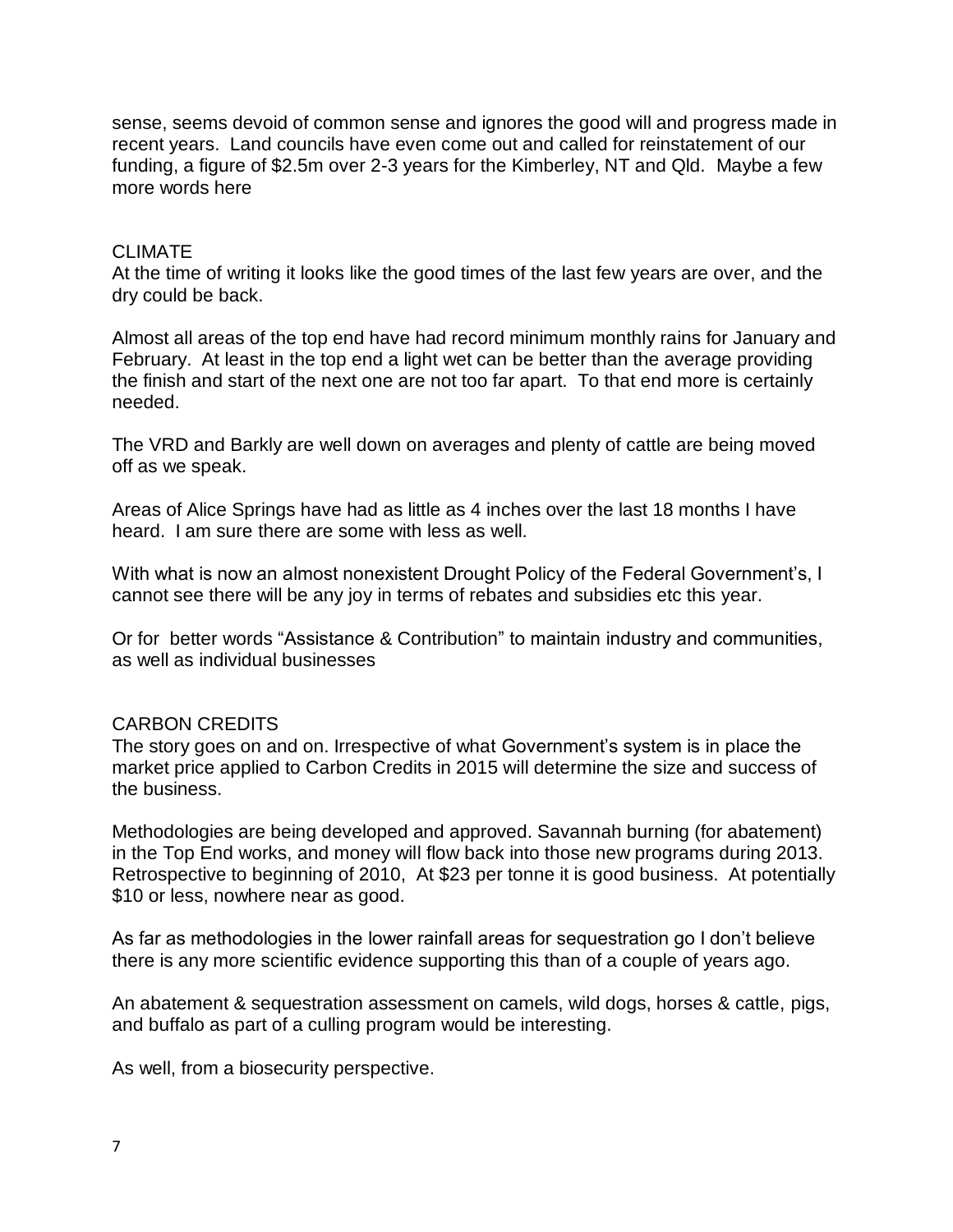## VALUATIONS

Almost every presidential address since 2006 has addressed this vexed issue. 2013 is no different as we struggle with an unimproved valuation process delivered by the Australian Valuation Office which has done no more than create animosity, frustration and wasted time and money on all sides. As an industry and the Territory, we certainly cannot afford to see this shambolic process continue, and we positively engage with the NT Government to find a win win for all

## WILD DOGS

A step forward and 2 back seems to characterise the road to an effective system *for the management of wild dogs which we have estimated to be costing more* than \$60m annually in calf and production losses. While not a phenomenon confined to the NT, inevitably state legislation and regulation accounts for the majority of the obstacles. Landowners plagued by dogs feel hamstrung by existing process and changes which move at snail pace, most recently leaving members with qualifications to undertake meat injection but no legal basis.

Effective dog control is in everyone's interest.

#### **THANKS**

I would like to thank the members of the Executive Committee for their efforts and contributions over the last 12 months. Particularly Tom Stockwell, our rep on Cattle Council and Tracey Hayes our rep on NFF.

These two do a lot of work in these organisations.

Luke Bowen continues to do a top job in all areas, except returning my calls.

Thanks to all NTCA staff based in Darwin, Katherine, & Alice Springs.

And particular thanks to members and those who have supported me and especially my wife Gina.

## CLOSING

As per Grant Heaslip's closing caption of 1985

"Cicero, the great Roman statesman and lawyer of over 2000 years ago gave this advice to the government of the day: "The budget should be balanced, the Treasury should be refilled, the Public debt should be reduced, the arrogance of officialdom should be tempered and controlled and assistance to foreign lands should be reduced, less the State become bankrupt, the people should be forced to work and not to depend on the government for subsidies: